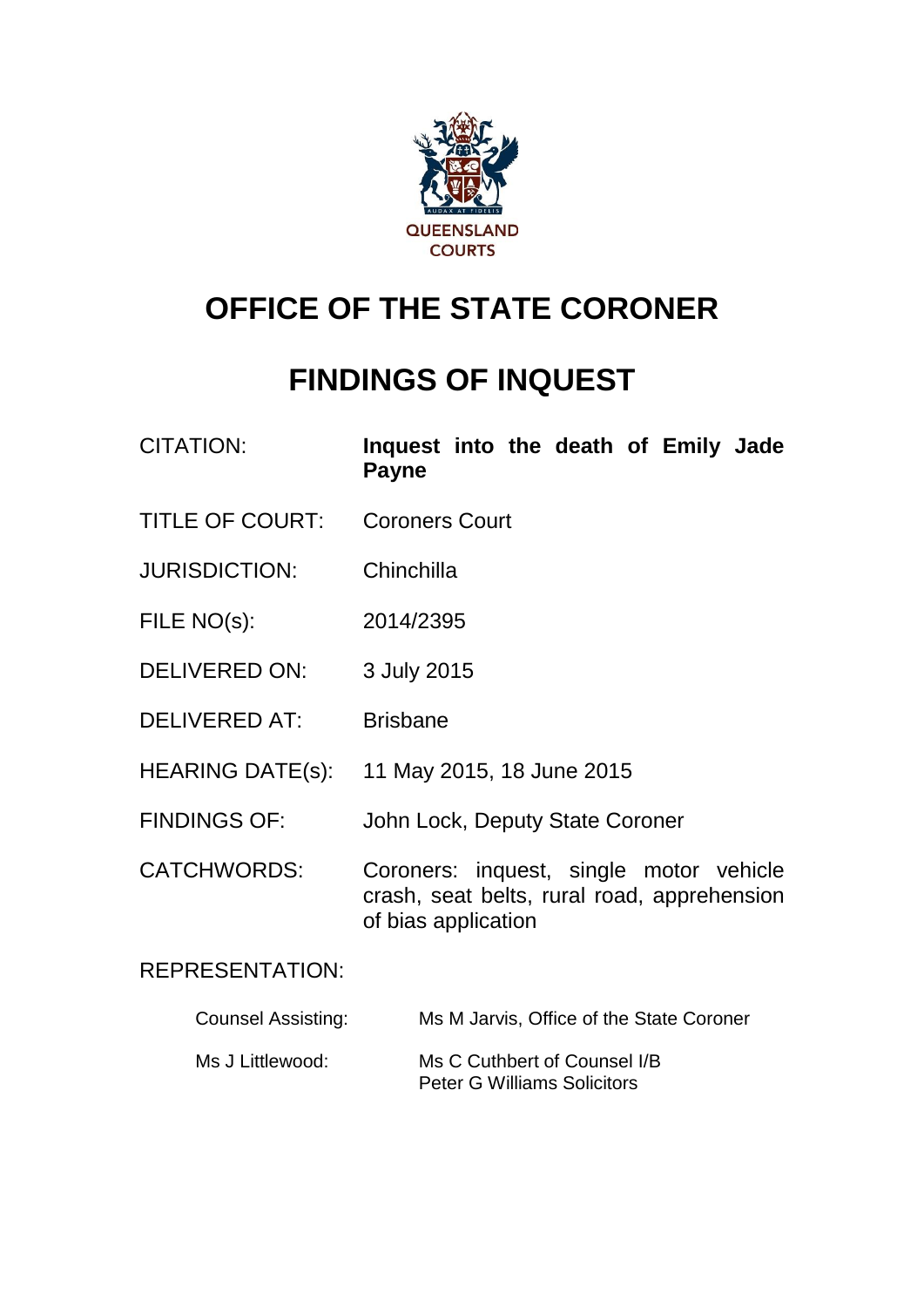# Contents

| Decision on Application to Disqualify on Grounds of Apprehended Bias 10 |  |
|-------------------------------------------------------------------------|--|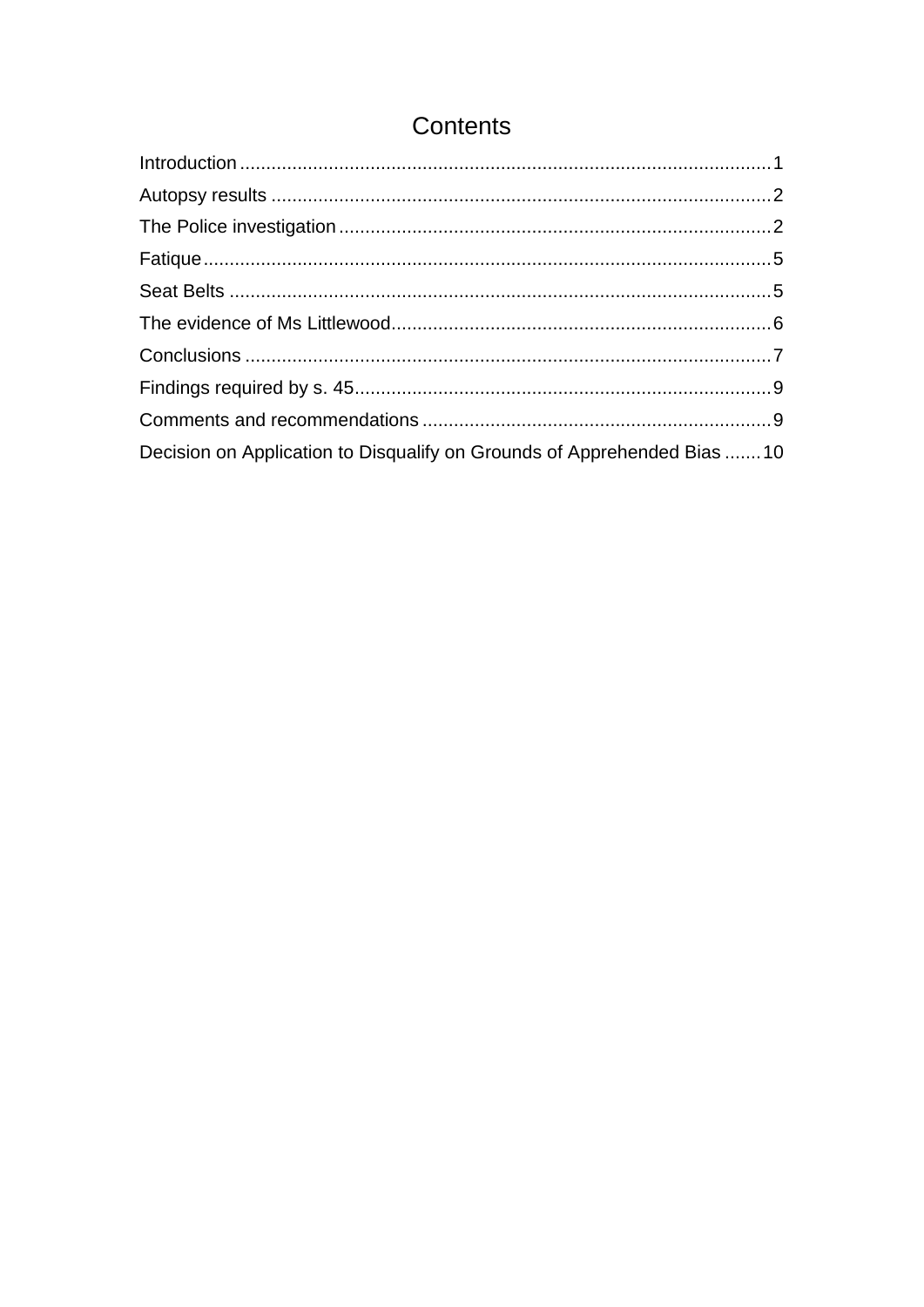### <span id="page-2-0"></span>**Introduction**

- 1. Emily Jade Payne was 16 years of age when she died in a car crash on Sunday 6 July 2014. Emily had a twin sister and an older brother and resided with her parents at Roma. She had a partner aged 21. Her parents, family and friends remain distressed at her death at this young age.
- 2. Emily and her 18 year old cousin, Ms Jessica Littlewood, were travelling in Ms Littlewood's 2001 silver Holden Astra sedan. Ms Littlewood was driving and Emily was in the front passenger seat. They had spent the weekend in Brisbane looking for a dress for Emily's Year 12 formal, and Emily was travelling back home to Roma, a five-and-a-half hour drive from Brisbane.
- 3. Just outside of Chinchilla, a little over half way along their journey, Ms Littlewood and Emily turned off the Warrego Highway and onto Cameby Road. They were intending to visit Ms Littlewood's father, whose house was further along Cameby Road towards Blackstump.
- 4. The time was around midday. Ms Littlewood was driving along a straight, unsealed section of Cameby Road, not far from the highway.
- 5. For reasons that remain unclear Ms Littlewood lost control of the vehicle and struck a large tree located on the left shoulder of the roadway.
- 6. Ms Littlewood, who was seriously injured in the crash and trapped in the vehicle, managed to call Triple Zero from her mobile phone and spoke to an operator until ambulance officers arrived.
- 7. During this time and despite her own serious injuries, Ms Littlewood tried to provide medical assistance to Emily, who was unconscious and bleeding from her ears and nose. At some point during this call, it appears Emily stopped breathing. Ms Littlewood could not reach Emily's mouth to provide mouth-to-mouth resuscitation, but was able to perform chest compressions using her elbow on Emily's chest.
- 8. Unfortunately, when ambulance officers arrived, they were unable to revive Emily and she was declared deceased at the scene.
- 9. Ms Littlewood had to be cut from the vehicle with the assistance of the Queensland Fire and Rescue Service. She was then transported to Chinchilla Hospital and later airlifted to the Princess Alexandra Hospital in Brisbane for treatment of her injuries.
- 10. To date, Ms Littlewood has not provided her version of events in relation to the crash. I considered that information held by Ms Littlewood could assist in determining the cause of the crash and understanding the full circumstances of Emily's death.
- 11. I also considered that hearing these details from Ms Littlewood may also help identify measures for the purpose of comment or recommendations pursuant to section 46 of the *Coroners Act 2003*, for preventing deaths from happening in similar circumstances in the future.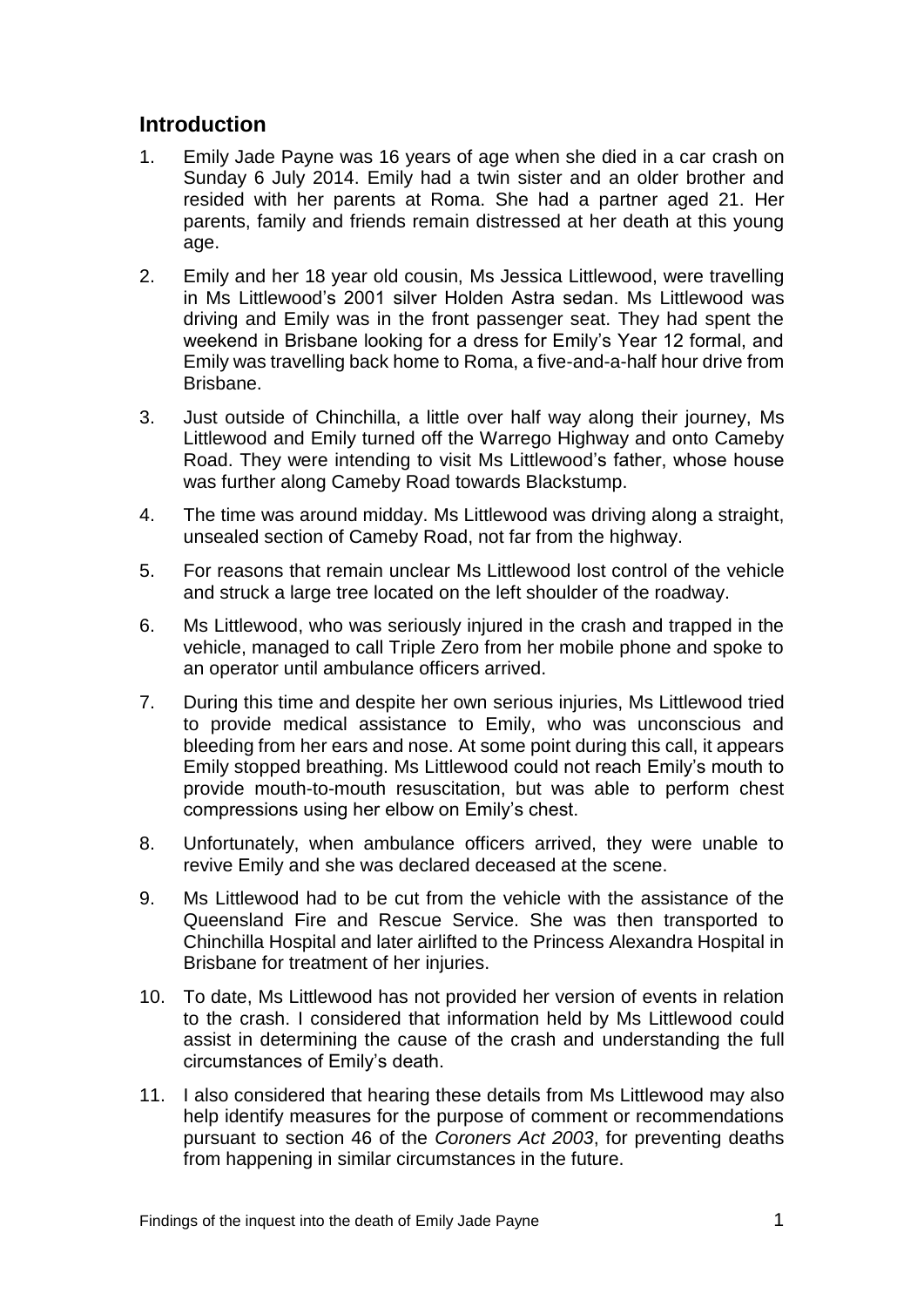12. In addition, Emily's family wanted to know what caused Ms Littlewood to lose control of the vehicle and why Emily did not have a seatbelt on at the time of the crash, as this behaviour was considered by them to be odd. They also expressed some concerns as to events that occurred in the period after the crash in relation to communication from Ms Littlewood and her family. These concerns were outside of the issues to be determined by me and were passed on to the Littlewood family. This latter event was the subject of an application to recuse myself on the grounds of apprehended bias.

#### **Issues for the inquest**

- 13. Given the above, a decision was made to hold an inquest. At a pre-inquest hearing held on 11 May 2015 the following issues for the inquest were determined:
	- a. The findings required by section 45 (2) of the *Coroners Act 2003*; namely the identity of the deceased, when, where and how she died and what caused her death.
	- b. The circumstances leading up to the death and the cause of the car crash on 6 July 2014.
	- c. To identify measures for the purpose of comment or recommendations pursuant to section 46 of the *Coroners Act 2003*, for preventing deaths from happening in similar circumstances in the future.
- 14. The following witnesses were called:
	- Ms Jessica Littlewood
	- Senior Constable Michael Parker
- 15. At the commencement of the inquest, counsel for Ms Littlewood made an application that I recuse myself on the grounds of an apprehension of bias. I dismissed that application and my reasons are attached to this decision.

#### <span id="page-3-0"></span>**Autopsy results**

- 16. At autopsy, the forensic pathologist Dr B Terry found Emily's cause of death was due to significant head injuries she sustained in the accident. No drugs or alcohol were detected on toxicology analysis.
- 17. There were no other significant life threatening injuries. Of note the external examination did not disclose any seatbelt impression injuries. My experience would indicate that in a high force impact as it was here, if Emily was wearing a seat belt there would be such impression or other injuries seen.

#### <span id="page-3-1"></span>**The police investigation**

18. Senior Constable Michael Parker, currently of the Mackay Forensic Crash Unit, was stationed at Chinchilla at the time of the accident in the position of General Duties Police Officer and part-time crash investigator.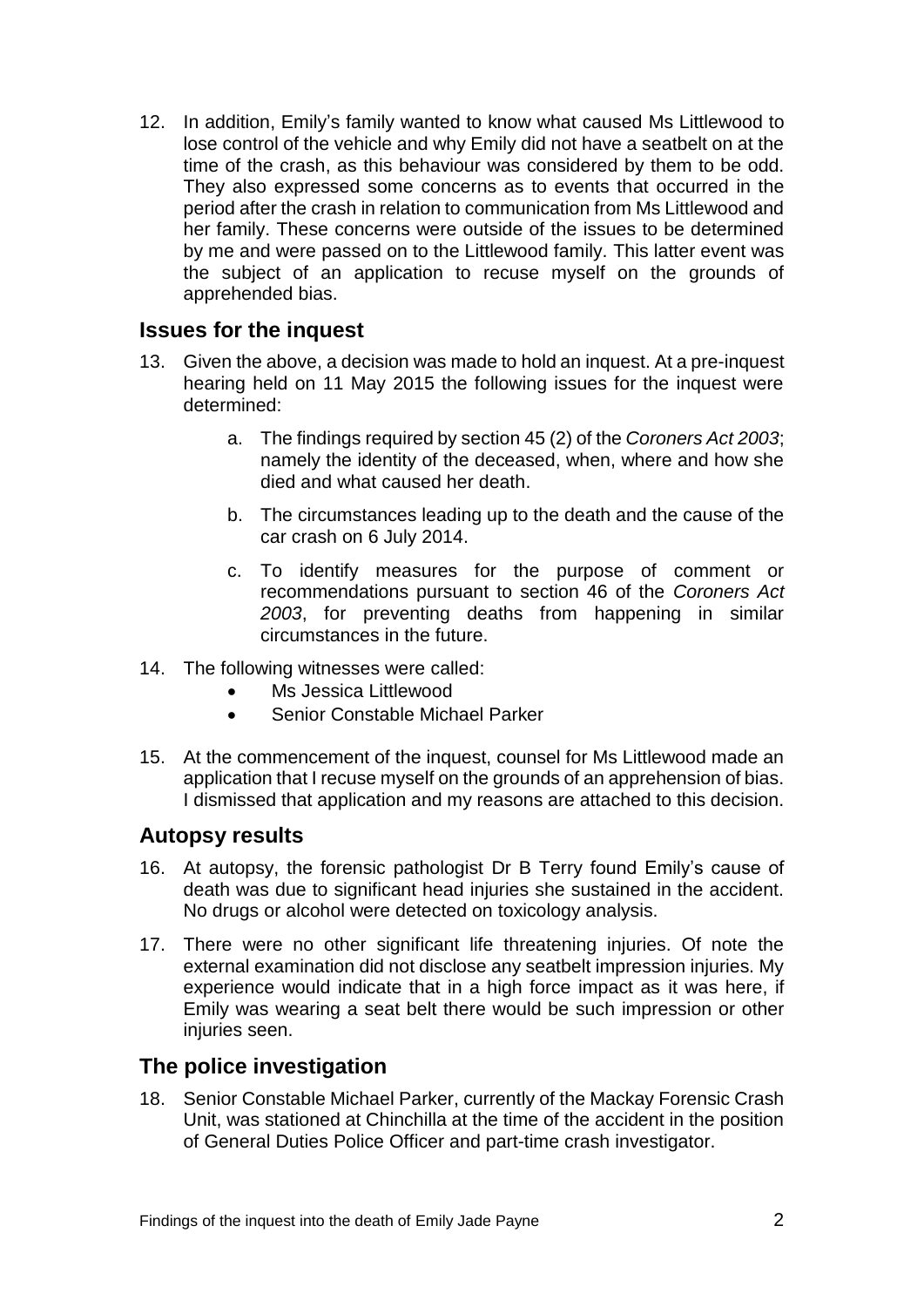- 19. Senior Constable Parker was tasked with investigating the crash on behalf of the Queensland Police Service and attended the scene shortly after first response officers had arrived.
- 20. A mechanical inspection found the vehicle was in a satisfactory mechanical condition and no defects were found which could have contributed to the cause of the incident.
- 21. Senior Constable Parker's investigation explored several possible causes for the accident; including –
	- excessive speed
	- the layout and condition of the road
	- environmental factors
	- mechanical fault
	- driver distraction
	- driver impairment due to fatigue or drugs and alcohol.
- 22. So far and despite these extensive investigations, no obvious cause of the crash has been identified.
- 23. The crash occurred at approximately 12:08pm. The vehicle was travelling north on Cameby Road, Cameby. The road surface was dry and consisted of a dirt road approximately 7 metres wide. The speed limit was 100 km/hour. There was a moderate build-up of loose gravel in the centre of the roadway between the worn track marks. There was also a build-up of loose gravel on the shoulders of either side of the roadway. It is evident the driver lost control of the vehicle and slid for approximately 50 metres across the road surface prior to striking a large tree located on the left western shoulder of the roadway.
- 24. The sun would have been located high in the sky at the time of the crash and is not believed to have been a visual obstruction.
- 25. Due to the dirt surface and the fact that a number of emergency service vehicles had already made their way to the site of the crash by the time police arrived there was already some disturbance to the road surface. However, the vehicle's rear tyre marks were readily observed and documented. An inspection did not locate any indication of sudden swerving or braking. A preliminarily analysis by Senior Constable Parker indicated the vehicle was travelling at approximately 71–86 km/hour prior to impact. Excessive speed did not appear to be a contributing factor. In evidence before the inquest, Senior Constable Parker opined that in his experience the damage to the vehicle was consistent with an 80 km/hour collision and not one at 100 km/hour or greater.
- 26. A comprehensive Collision Analysis was undertaken by Senior Constable Parker and peer reviewed. The location and direction of the tyre friction marks identified at the scene indicated they were created by the crash vehicle prior to impact with the tree. The curved nature of the marks indicate that the vehicle was rotating in an anti-clockwise direction, whilst travelling in a northerly direction. The tyre marks commence on the right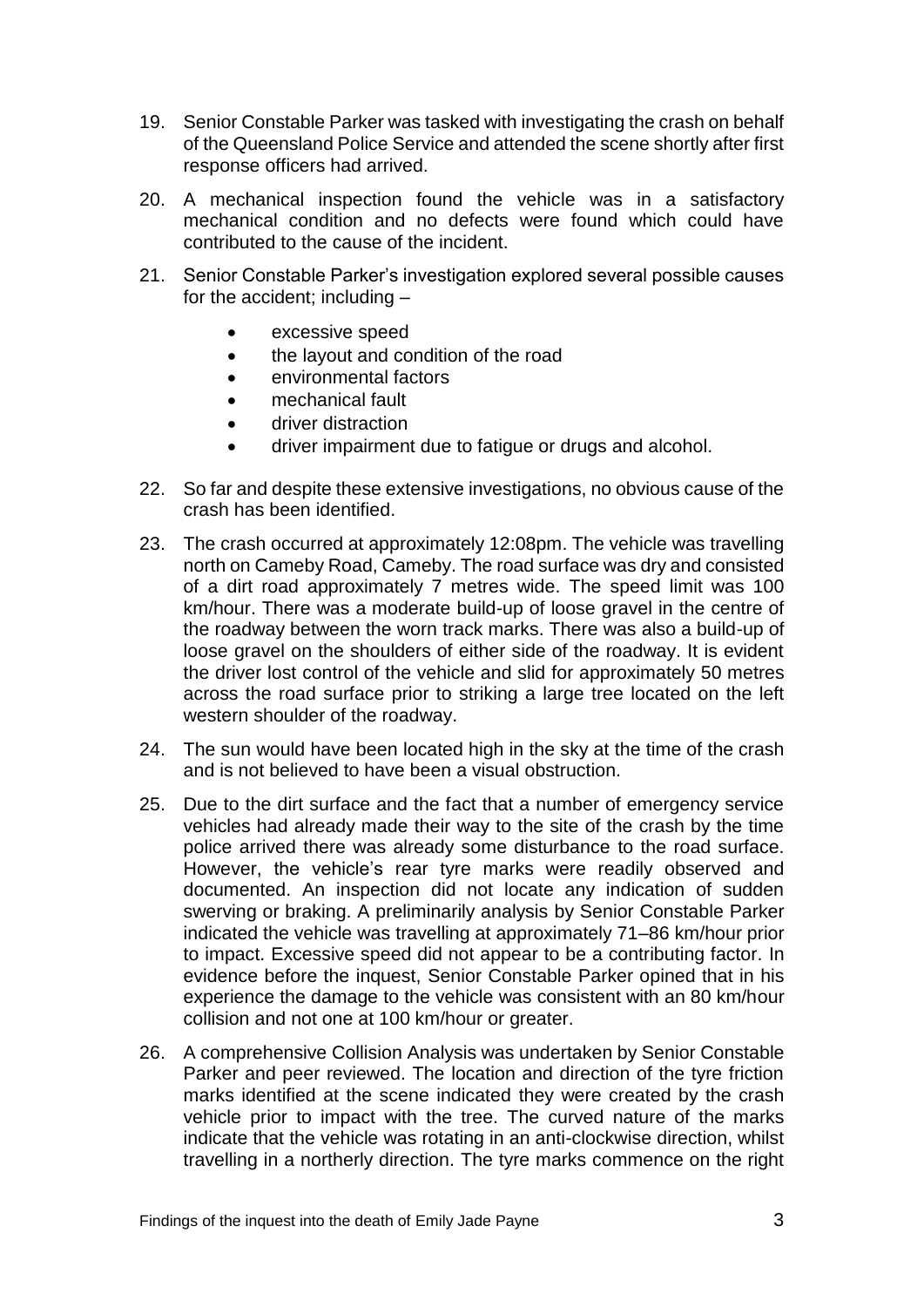side of the road, which is the incorrect side for this vehicle's intended direction of travel.

- 27. It was opined that for a vehicle to be rotating in this manner, the driver of the vehicle had to have input excessive steering for the available friction of the road surface, and the intended curve. This is called a critical curve yaw. In this instance it was considered that this was because the vehicle was in an oversteer situation and the driver became aware that the vehicle was rotating, and sliding, and now heading towards the opposite side of the road and as a result input excessive steering to the left in an attempt to correct the direction of travel. The vehicle then continued to rotate anticlockwise and slide towards the edge of the road. The vehicle then proceeded with the front right corner leading and it is this area of the vehicle that first impacted with the tree.
- 28. As the impact was offset from the vehicle's centre of mass, this then caused the vehicle to now rotate further, in an anti-clockwise direction, which is how the vehicle came to be facing in the opposite direction and further north of the tree when it came to final rest.
- 29. At the time of impact the front right corner of the vehicle underwent a rapid deceleration, and the effects of the inertia on the occupants of the vehicle due to that rapid deceleration meant they would both continue in their preimpact direction of travel, which would be toward the front right corner of the vehicle. It was due to this inertia that the passenger (Emily and probably unrestrained) was thrown to the right, causing her head to impact with the steering vehicle. There was forensic evidence in the form of hairs of the same colour as Emily's on the steering wheel, supportive of contact with the steering wheel and Emily's head.
- 30. Senior Constable Parker considered there were two possible scenarios to explain how the vehicle came to be in the yaw situation. The first is that for reasons unknown, the driver realised she had started to veer off the carriage way to the left, and at that time attempted to correct her direction of travel, by steering to her right. With the low friction value of the gravel road and the posted speed of 100 km/hour it would not take much steering to cause the vehicle to commence to slide out and rotate. On realising the vehicle was slipping and out of control, the driver has then attempted to redirect the vehicle back onto the correct course, but the position of the wheels then created a further oversteer situation, and the car became out of control.
- 31. The second scenario is a 'swerve to avoid' situation, in which the driver sees an obstacle or hazard in her path and steers hard to the right to avoid an impact, creating the critical curve speed yaw and the subsequent reaction and result of impact. The inspection of the road surface revealed no such obstacle or hazard, however, a kangaroo or other wildlife could present as such a hazard at the time.
- 32. Senior Constable Baker stated that in certain circumstances where the commencement of the yaw can be identified through tyre friction marks, and other criteria are met, the speed of the vehicle at the time of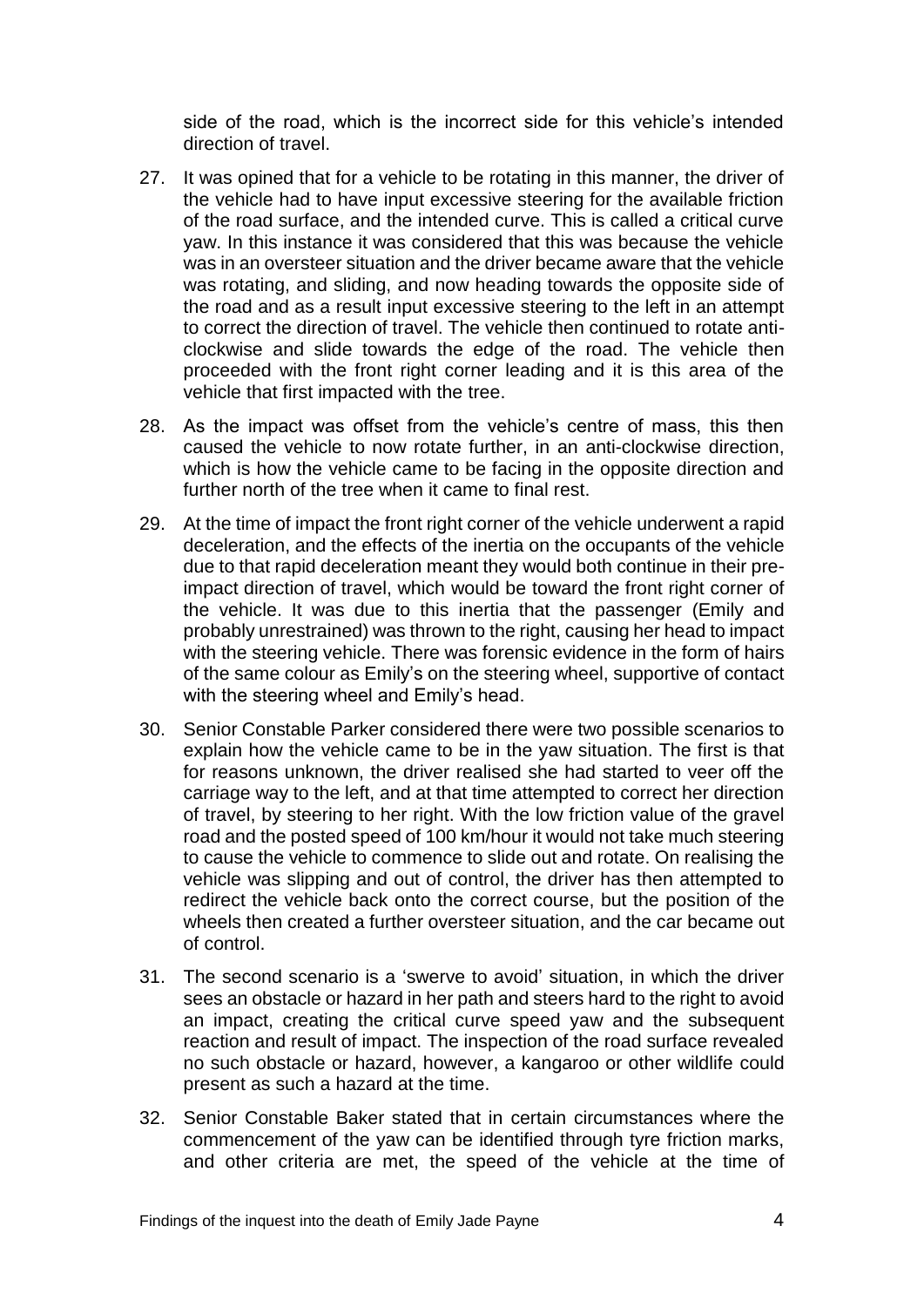commencing the yaw can be determined. However, that evidence was not available in this instance so no accurate speed calculation could be made.

### <span id="page-6-0"></span>**Fatigue**

- 33. As the vehicle had a Go-via tag police were able to establish some of the movements of the vehicle on 6 July 2014. This established that the vehicle went through two toll detections on the Ipswich motorway with the last occurring at 7:40am. By utilising the RACQ trip planner this would indicate an approximate time of travel of 3 hours and 20 minutes from the last toll detection to Chinchilla. Police were also able to obtain CCTV footage and a receipt from Chinchilla KFC, which indicated a transaction at 11:34am in the drive-thru. Based on these calculations it was considered the vehicle took an extra 34 minutes to complete the journey than would have been ordinarily anticipated, giving an indication the driver was not likely to have been exceeding the speed limit for any extended periods, and that they possibly were delayed or made a stop along the way.
- 34. The journey of approximately four hours to Chinchilla, especially one with a stop, is not considered to be an excessive driving time, and would tend to suggest that fatigue was not an issue. However, the activities of the driver in the evening and morning prior to commencing this trip had not been ascertained at the time Senior Constable Parker prepared the Collision Analysis Report, so fatigue was not excluded completely by Senior Constable Parker at that time.

#### <span id="page-6-1"></span>**Seat belts**

- 35. One significant issue about which Senior Constable Parker gave evidence, is in relation to the possibility that Emily was not wearing a seat belt at the time of the crash.
- 36. In his report to the coroner, Senior Constable Parker pointed to matters that suggest Emily may have survived the crash had she been wearing a seatbelt at the time.
- 37. Senior Constable Parker notes that the point of impact between the car and the tree was on the front driver's side corner. Nothing intruded into the front passenger seat compartment where Emily was sitting. That is consistent with my own inspection of the motor vehicle.
- 38. Emily's airbag successfully deployed, but would not have been as effective in the absence of a seatbelt. Emily's position in the car after the crash suggests she travelled a significant distance within the car at the time of impact, and almost certainly struck her head on the steering wheel.
- 39. Furthermore, the CCTV footage at the Chinchilla KFC was viewed and in the footage, the passenger in the motor vehicle as it passes through the drive-thru can be seen relatively clearly. It is certainly evident in the footage that the front passenger was either not wearing her seatbelt, or not wearing it correctly as the sash portion of the belt was not visible across her chest.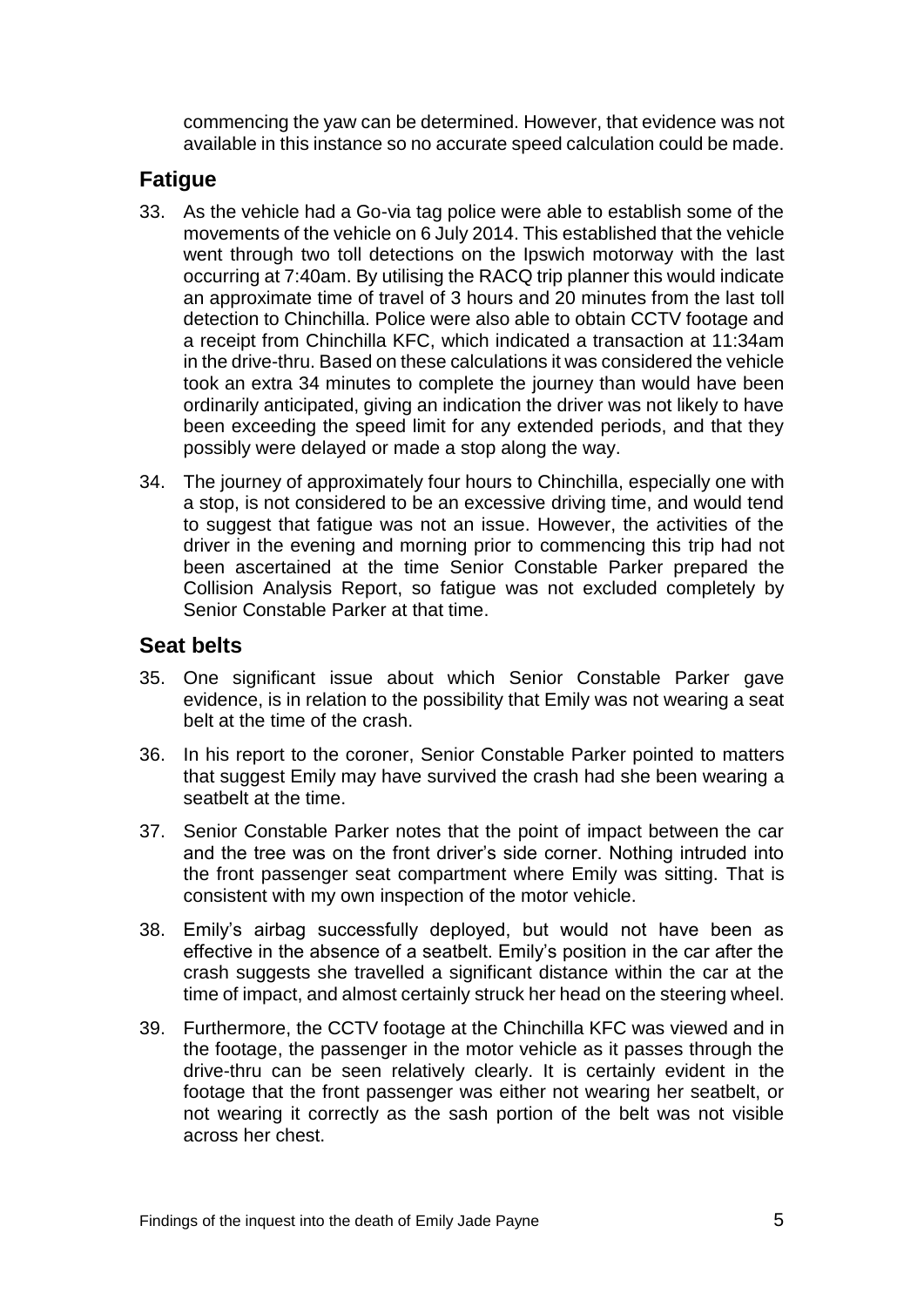### <span id="page-7-0"></span>**The evidence of Ms Littlewood**

- 40. A specimen of blood was obtained from Ms Littlewood shortly after the crash and was analysed for drugs and alcohol. No alcohol or illicit drugs were detected. A very small amount of morphine was present, which was consistent with the known medication administration by paramedics at the crash site.
- 41. Ms Littlewood had a current P1 driver's licence having obtained a licence approximately six and a half months before. She said she had obtained her learner's permit and held it for two and a half years before obtaining her licence. She said most of her driving was city driving. She also was required to wear corrective lenses when driving. There were no traffic offences recorded against her driving history.
- 42. Ms Littlewood, on legal advice, declined on a number of occasions to provide a statement to the police or to the coroner on the grounds that her evidence may incriminate her. She was entitled to make that claim.
- 43. Ms Littlewood did not avail herself of the protection offered by section 39 of the *Coroners Act 2003* when giving her evidence.
- 44. She told the Court that the evening before the trip she and Emily had met at South Bank and had a meal but she was home by 10:30pm and had a good seven or eight hours sleep and felt well rested.
- 45. After picking up Emily that morning, Ms Littlewood drove to Toowoomba, where they stopped for about 20 minutes trying to find a particular item in a shop. They then proceeded through to Dalby and had a short five to ten minute break and ate lunch at KFC in Dalby.
- 46. They then pulled into the KFC drive-thru at Chinchilla and picked up some food for the family group that were meeting at Ms Littlewood's father's house. They did not get out of the car.
- 47. In relation to the wearing of seat belts, Ms Littlewood had a recollection that Emily was wearing her seatbelt during the trip and recalls it being put on when they entered the motor vehicle at Toowoomba and at Dalby. They did not get out of the vehicle at Chinchilla and drove through the drivethru. She states she was not aware that Emily was not wearing her seatbelt until she was told this by the paramedics when they arrived at the crash site.
- 48. She recalls Emily called her mother whilst they were in Chinchilla. Ms Littlewood stated she recalls laughing with Emily as they were proceeding towards Cameby Road. Emily was choosing the music they were listening to on an iPod. Ms Littlewood did not access her mobile telephone, which was either in the console or in her hand bag. That is consistent with Senior Constable Parker's investigation of the mobile telephone insofar as text message and telephone calls are concerned.
- 49. Ms Littlewood then turned into Cameby Road but she says she has no recollection or memory of what then happened and what section of the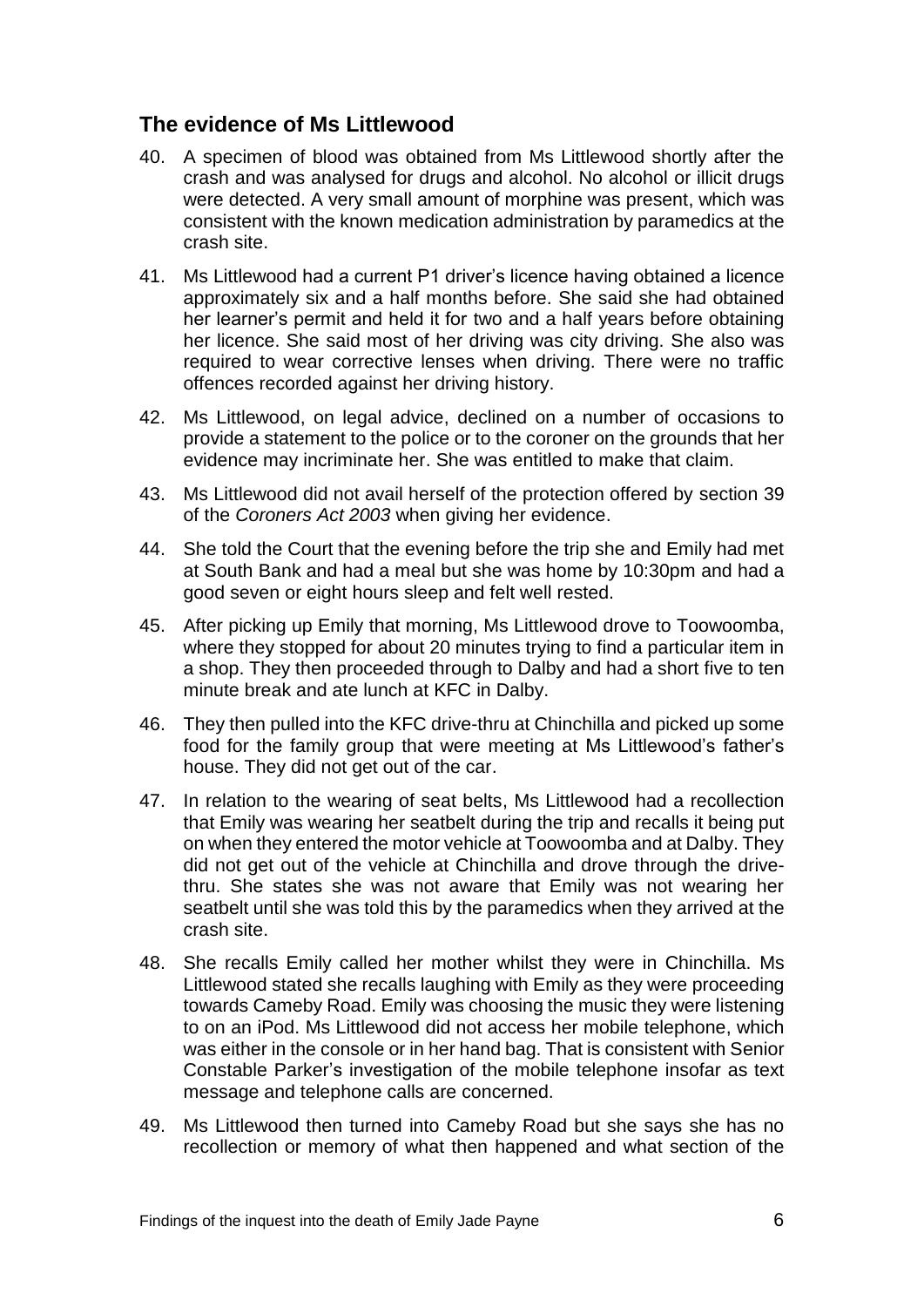road that the crash occurred. She simply has a memory of her driving, Emily changing a song and they were laughing and talking.

- 50. In the Triple Zero call Ms Littlewood told the operator in response to a question if another vehicle was involved that she "lost control and hit a tree". In her evidence in court she stated this was not a statement of her memory and was an assumption on her part that she had lost control and hit a tree, as she could see there was damage to the vehicle and the tree next to her. It is accepted this was a very distressing moment for her and she did all she could to assist the emergency services to attend and to help her cousin.
- 51. Significantly however, Ms Littlewood seems to have a good memory of the conversation she had with the paramedics at the scene and the detail about the reference to Emily not wearing a seatbelt. It is also apparent from her evidence that she has a good recollection of what she did immediately after the crash including locating her mobile telephone; endeavouring to contact her father but there was no mobile telephone range and then was able to contact emergency services (through its emergency mobile network). She then had a lengthy and no doubt very distressing 20 minutes where she was on the telephone and making what appeared to be brave efforts to save Emily.
- 52. Ms Littlewood states that since the accident, understandably she had difficulty controlling some of her emotional responses and had a series of nightmares and panic attacks. She had been prescribed antidepressants and sleeping tablets. In the six months after the incident she had difficulty concentrating and her memory had been fuzzy.

# <span id="page-8-0"></span>**Conclusions**

- 53. In reaching my conclusions it should be kept in mind that a coroner must not include in the findings or any comments or recommendations statements that a person is or may be guilty of an offence or is or may be civilly liable for something.<sup>1</sup> The focus is on discovering what happened, not on ascribing guilt, attributing blame or apportioning liability. The purpose is to inform the family and the public of how the death occurred with a view to reducing the likelihood of similar deaths.
- 54. The police forensic crash investigation considered a number of reasons why Ms Littlewood lost control of her motor vehicle. The investigation has concluded, and I accept and can exclude that excessive speed; the condition of the road; visual obstruction by the sun; mechanical condition of the motor vehicle; impairment by alcohol or drugs or fatigue were contributory factors.
- 55. What is clear is that Ms Littlewood did lose control of her motor vehicle. The police investigation concluded there were two possible reasons for this. Firstly, it was considered possible that Ms Littlewood saw an obstacle or hazard in her path or wildlife and swerved to avoid the obstacle by steering hard to the right to avoid an impact, creating the critical curve

l <sup>1</sup> s 45(5) *Coroners Act 2003*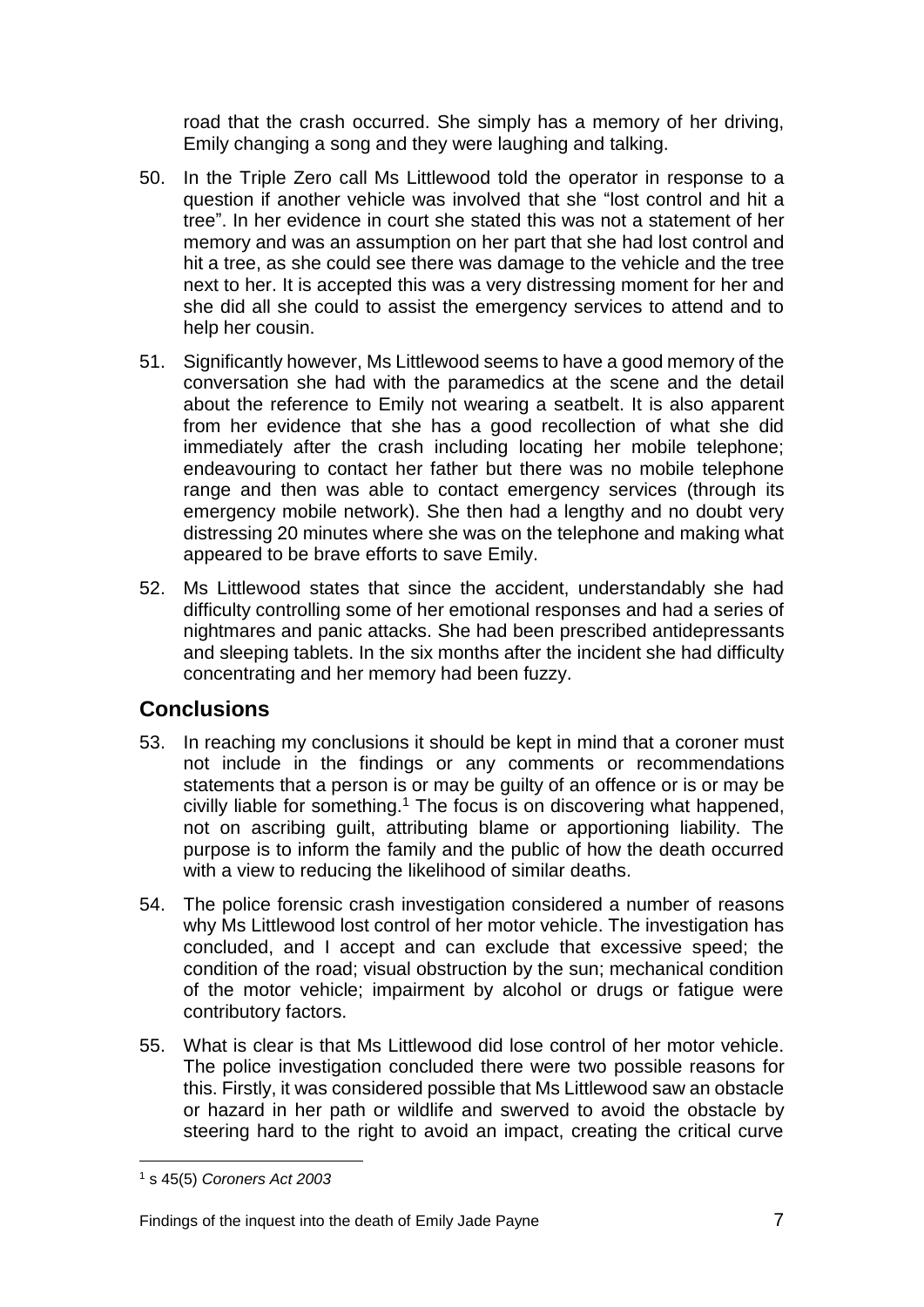speed yaw and the subsequent reaction and resultant impact. No obstacle or dead wildlife was found at the scene but of course the wildlife may not have been hit. Ms Littlewood's memory of the events immediately before the crash appears to be poor, however she was able to give a reasonable level of detail of her description of events after the crash and there was no mention of wildlife being involved to QAS. In my view, that scenario is less likely to be the cause.

- 56. The second and more likely scenario is that for unclear reasons she suddenly found herself in a position where she needed to make adjustments to her direction of travel and given the slippery and loose road surface inadvertently input an oversteer with the subsequent loss of control. Other than the important forensic evidence at the scene consistent with a loss of control by oversteer, the other contemporaneous evidence we have is of the Triple Zero statement where Ms Littlewood stated she had 'lost control and hit a tree'. I was not particularly convinced by her explanation now that this statement was simply a reconstruction of events on her part, given she was able to describe in some detail a number of events prior to and immediately after the crash.
- 57. The reason she lost control was due to the input by her of an oversteer. Why this happened unfortunately still remains unclear. Clearly it was not intentional and there is no evidence suggesting that up until this point she was not otherwise driving safely. I accept Ms Littlewood genuinely may now have no recollection of what caused this loss of control to happen. It would have taken place very quickly and she simply may not be able to now put it all together as a sequence of events given the tragic and distressing outcome. I have no doubt the nature of the gravel rural road would have made it difficult for an experienced driver let alone a relatively novice driver to reverse the yaw once she was in the slide. Emily's family have made mention of their desire that Ms Littlewood consider attending a defensive driving course due to her admitted limited experience of driving on rural roads. Without making any particular finding as to the cause this is a relatively uncontroversial suggestion she may wish to consider.
- 58. Unfortunately, it is clear that Emily was not wearing her seatbelt at the time. The point of impact between the car and the tree was on the front driver's side corner. Nothing intruded into the front passenger seat compartment where Emily was sitting.
- 59. Her airbag successfully deployed, but in the absence of a seatbelt this would not have been as effective as a restraint. Her position in the vehicle after the crash suggests she travelled some distance within the vehicle at the time of the impact and struck her head on the driver's steering wheel. It was this impact that caused her fatal head injury. If she had been wearing a seatbelt it is likely she would not have sustained that fatal head injury. She had no other significant internal injuries that were lifethreatening.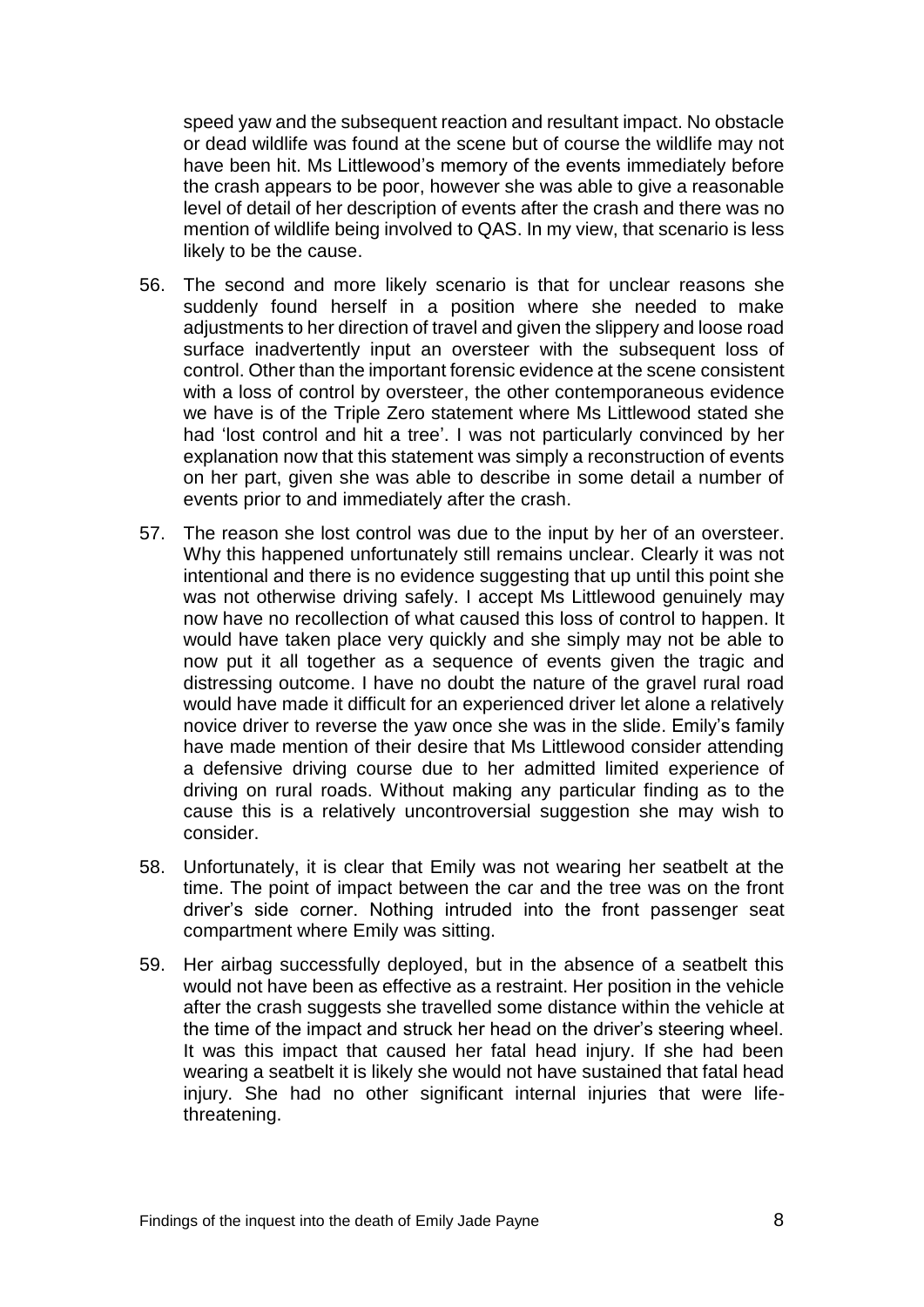# <span id="page-10-0"></span>**Findings required by s. 45**

**Identity of the deceased** – Emily Jade Payne

- **How she died** Emily died when a motor vehicle driven by her cousin, Jessica Littlewood crashed into a tree after the driver lost control on a rural road. The reasons for the driver losing control are somewhat uncertain but it clearly involved the input of an oversteer on the driver's part. Emily was not wearing her seatbelt at the time. It is likely she would have survived the crash if she had been wearing the seatbelt.
- **Place of death** Cameby Road, Chinchilla Qld

**Date of death–** 6 July 2014

- **Cause of death** 1(a) Massive Head Injury due to or as a consequence of
	- 1(b) Motor vehicle accident

#### <span id="page-10-1"></span>**Comments and recommendations**

These tragic circumstances highlight the continued importance of wearing a seatbelt.

Counsel Assisting, Ms Jarvis noted that figures published by the Department of Transport and Main Roads show that over the past six years 35% of the 1623 lives lost on Queensland roads happened in circumstances where the deceased person was not wearing a seatbelt.

It is clear that not wearing a seatbelt is a significant contributing factor to road fatalities and it is unclear why people are still choosing to not wear seat belts.

I was considering whether I should recommend consideration be given to the development of further strategies to emphasise this message but as a driver I have noted an increase in the dissemination of such road safety messages in various formats. Indeed as I headed east out of Chinchilla after the inquest one such large safety message devoted to the wearing of seat belts could be seen.

With that in mind I make no formal comment or recommendation.

My condolences are expressed to the parents, family and friends of Emily Payne. I close the inquest.

John Lock Deputy State Coroner Brisbane 3 July 2015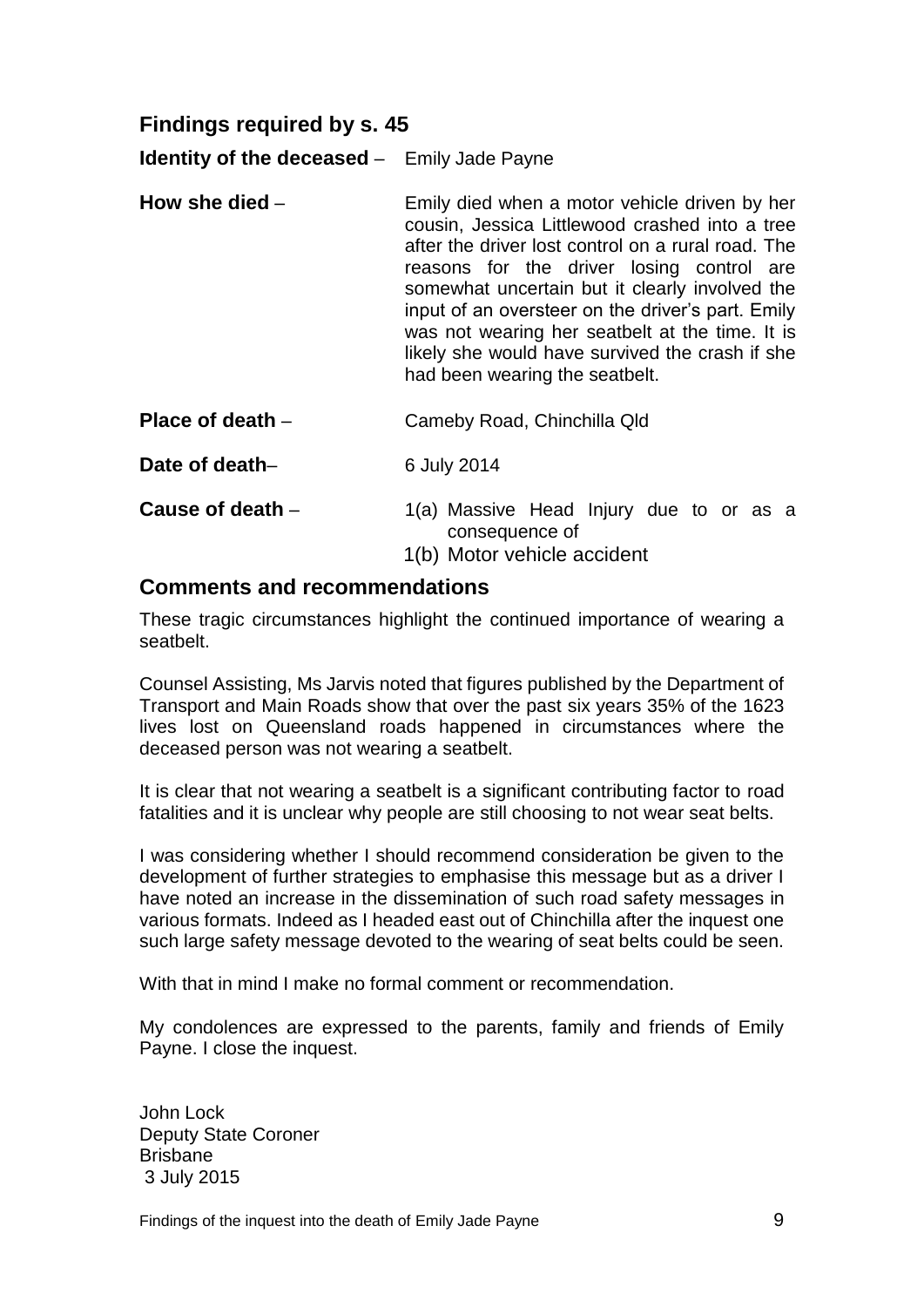#### <span id="page-11-0"></span>**Decision on Application to Disqualify on Grounds of Apprehended Bias**

This is an application made by counsel for Jessica Littlewood that I disqualify myself on the grounds of apprehension of bias.

The substance of the application appears to be based on the fact that an email was sent by counsel assisting on my direction to the solicitors acting on behalf of Ms Littlewood on 14 May 2015. This email copied in concerns that had been received by my office by the family of Ms Emily Payne, the deceased person.

Essentially those concerns related to their expectations that after the tragic incident neither Ms Littlewood nor her family made any attempt to contact them either personally or in some other form of communication. They state that they had a perception that the family were being evasive and protective of themselves, to the exclusion of anyone else's feelings and this added to their sorrow, grief and frustration.

Counsel for Ms Littlewood has expressed concerns that there had been a unilateral communication, outside of Court, with the family of the deceased.

With respect, the role of a coroner and the Coroners Court is quite different to that of judicial officers in the adversarial arena. A coroner is an investigator in an inquisitorial environment, as well as a decision maker but also has a number of administrative responsibilities.<sup>2</sup>

As Freckleton states this combination of roles necessarily entails a coroner to take active measures through his or her staff to make enquiries prior to an inquest, and even during it, in order to obtain relevant information.

The question is whether any actions taken by the coroner or any statements made by him or her are indicative of a fixed view unlikely to be qualified by the evidence formally attended at the inquest.

Certainly a coroner should not reach a decision as to significant matters in an inquest before it opens. And certainly interactions between a witness or potential witness and a coroner should be considered carefully.

In this instance the communication from the family as to their concerns were addressed by me by requesting the concerns be forwarded to the legal representatives for the family on a basis of transparency. No discussions directly with the family relating to these concerns have been made by me.

As to communication with family the *State Coroner's Guidelines* at 2.8 notes that families should always be invited to communicate any concerns they hold about the circumstances of the death to the coroner. It notes that in practice, grief is a very individual process and some families will take the opportunity to express their concerns and some will not. Experience has shown that families can raise a range of issues that may not be relevant to the circumstances of the death. Often there will be aspects of family concerns that are more appropriately referred to someone else and in this case the issues of concern were referred

l

<sup>2</sup> See Freckleton and Ranson, *Death Investigation and the Coroner's Inquest* 2006 at page 590 – 597 where the issue of bias and appearance of bias is discussed at some length.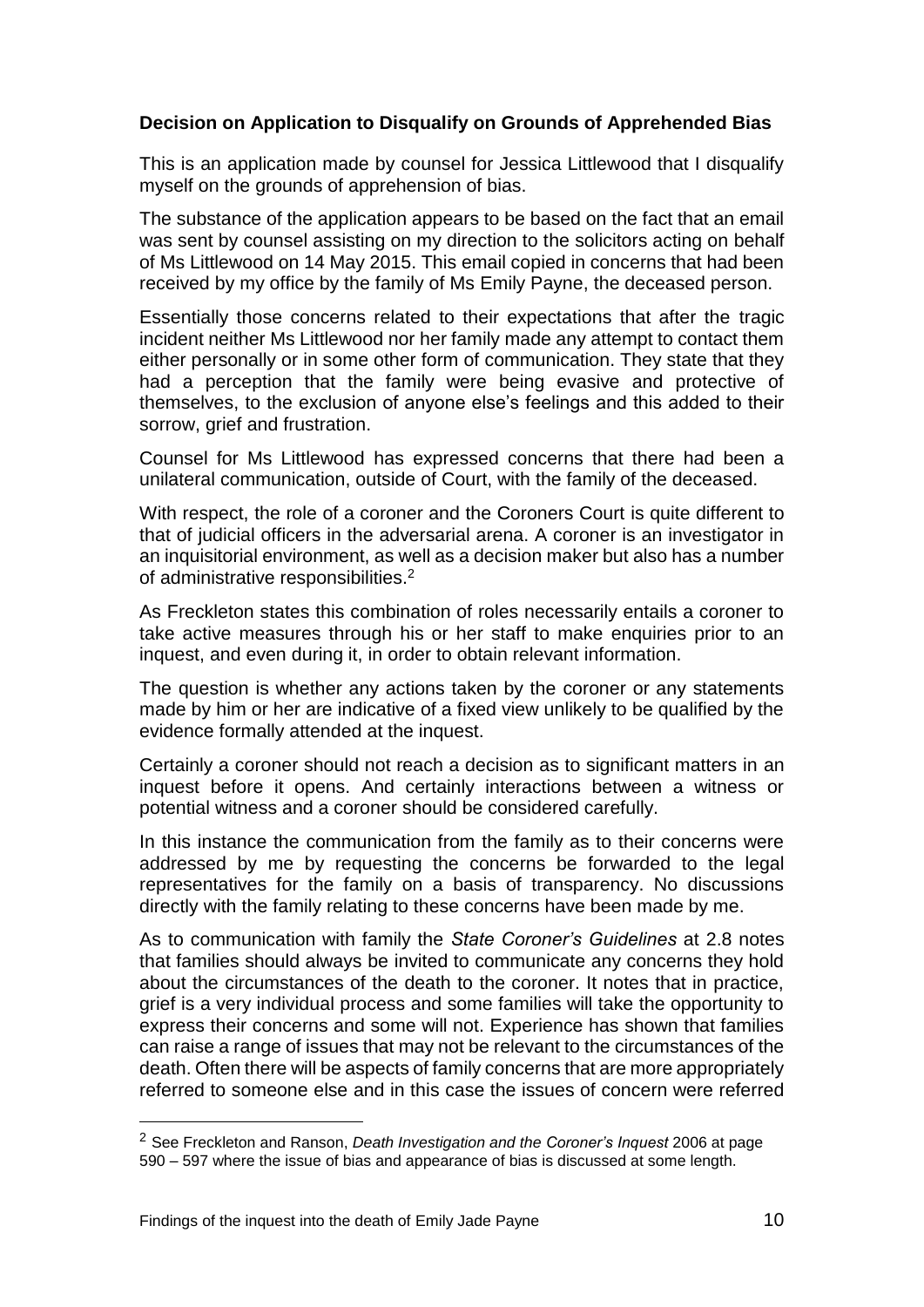to the family of Ms Littlewood for them to take whatever action they felt was appropriate.

The fact that the family were requested to write in with any of their concerns and the fact that they did so and the fact that these have been passed on to the legal representatives of the relevant person for consideration is very much part of the day to day business of the coronial jurisdiction.

Importantly in this case it is noted that the issues raised by the family relate to matters that occurred subsequent to the tragic accident. No member of the deceased's family is being called to give evidence. Furthermore none of the matters of concern raised by the family are in any way related to the issues that I need to determine at this inquest, namely, the identity of the deceased person, what caused her death, how that the death occurred nor do they relate to any potential recommendations that could be made to prevent such deaths occurring in the future.

Freckleton makes reference to a number of cases that have been determined in various jurisdictions on this issue and the matters raised in this particular application come nowhere near meeting the criteria where an application for apprehended or exhibited bias could be substantiated.

In *Leahy v Barnes QSC 13* in the decision of Henry J at para 134 he *cited R v Matterson; Ex parte Moles* (1994) 4 Tas R 87;

*"In the circumstances of a coronial inquiry, fair minded people or the hypothetical bystander, would not reasonably apprehend bias from the mere fact that there had been out of court contact between the coroner and a witness who later gave evidence. Indeed, the bystander would not be at all surprised to*  learn that there had been such contact having regard to the nature of the *coronial process. In R v Carter and the Attorney-General; ex p Gray and McQuestin the court held that the apparent bias needs to be considered in the context in which it is claimed, and that the fair minded people referred to in the majority judgment of R v Watson would be aware that a large part of the Commissioner's duty involved investigation and inquiry. So it is in the case of a coronial inquiry."*

Mr Leahy alleged bias because of then State Coroner Barnes' pre-existing relationship with a witness, Dr De Leo, and also a breach of the rules of natural justice because he made little attempt to communicate with Mr Leahy, the applicant, but did communicate with other relatives of the deceased and failed to disclose some of those communications. The application was rejected on this issue.

In *R v Matterson* the Court was dealing with an application where the coroner heard and accepted evidence from a police officer, in a case involving the fatal shooting of a civilian by police, when the coroner did not identify or disclose that the officer involved later became a member of his investigative team.

In the British Colombia decision of *Alonzo v Ontario (Coroner)* quoted in Freckleton at page 592 it was held the fact that a coroner spoke in private to an expert witness prior to his testifying at an inquest did not preclude the coroner from continuing to sit on the case.